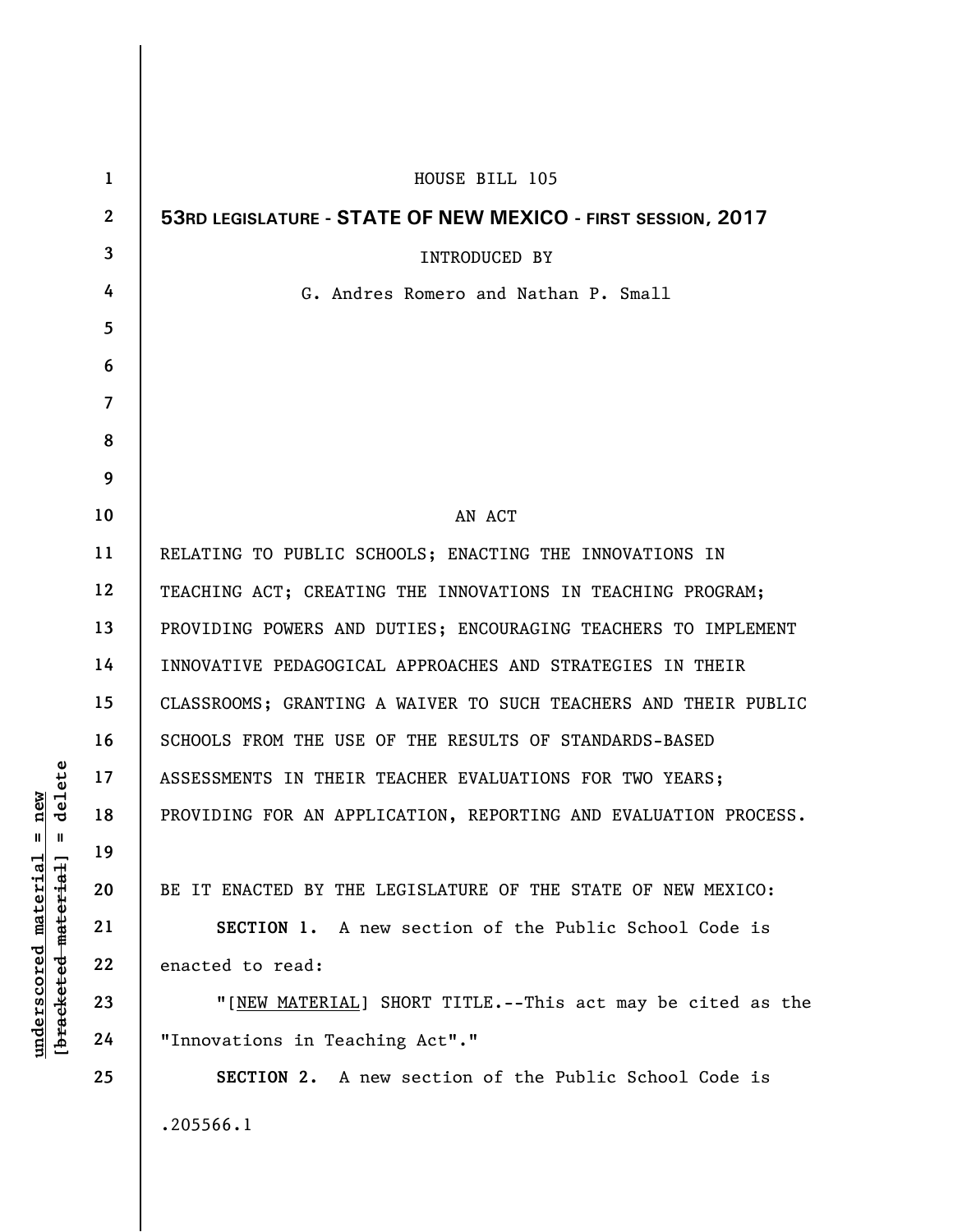**1**  enacted to read:

**2 3 4 5 6 7 8 9 10 11 12 13 14 15 16 17 18 19 20 21 22 23 24 25**  "[NEW MATERIAL] FINDINGS AND PURPOSE.-- A. The legislature finds that the state-mandated reliance on high-stakes testing for teacher evaluations and public school ratings may stifle teachers' interest in investigating and implementing cutting-edge pedagogy in their classrooms and make school principals wary of allowing teachers to implement such pedagogy. B. The purpose of the Innovations in Teaching Act is to: (1) support teachers' professional standing in determining how they will teach their assigned curricula; (2) give teachers the flexibility to experiment with one or more pedagogical approaches and strategies to engage and teach all their students; and (3) foster the use of innovative teaching that engages students in learning and the love of learning, improves their academic achievement and promotes their success in public school and life." **SECTION 3.** A new section of the Public School Code is enacted to read: "[NEW MATERIAL] DEFINITIONS.--As used in the Innovations in Teaching Act: A. "innovative teaching" means the use of cuttingedge innovations in pedagogical approaches and strategies to .205566.1  $- 2 -$ 

## $\frac{1}{2}$  intereted material = delete **[bracketed material] = delete**  $underscored material = new$ **underscored material = new**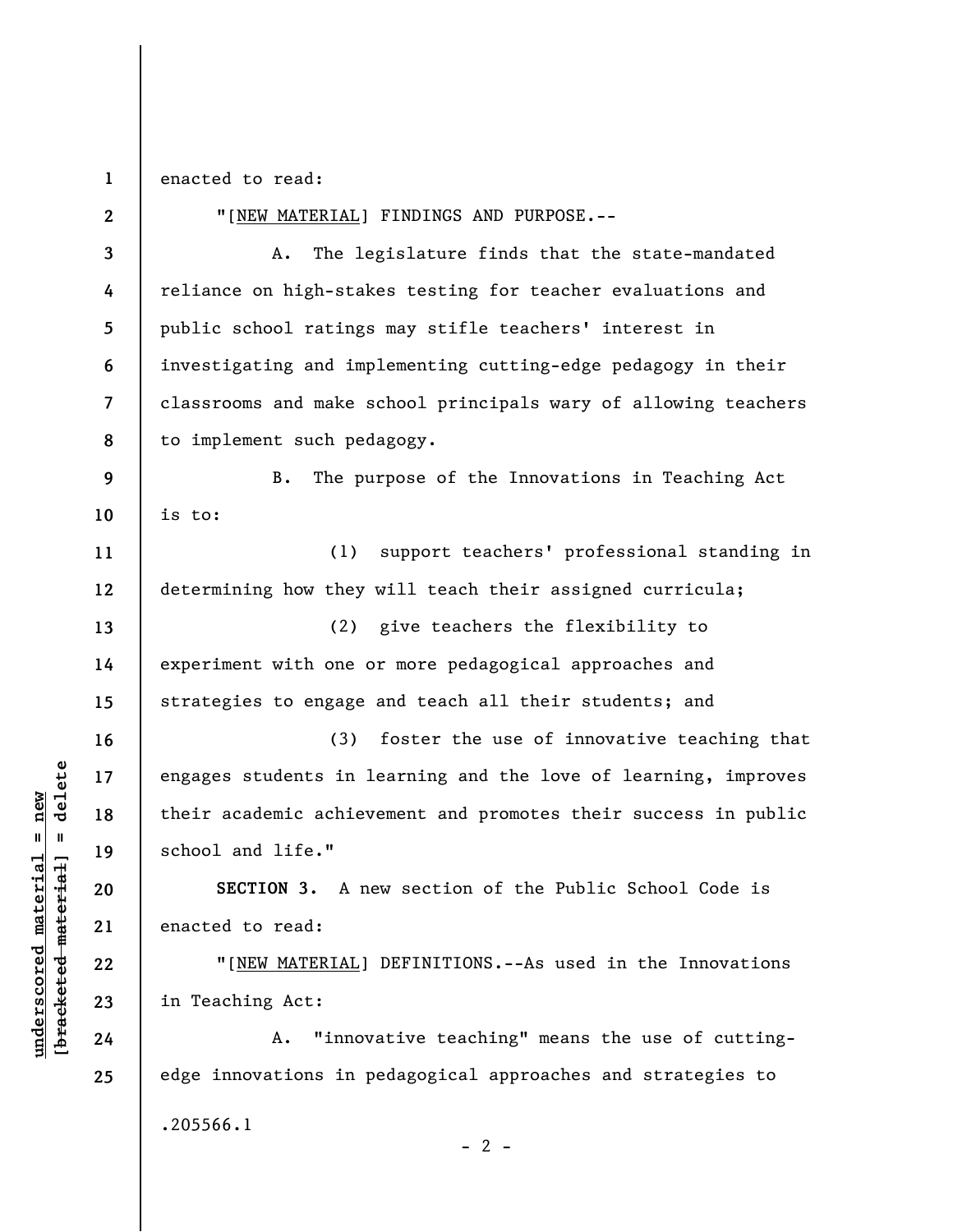**1** 

**4** 

**5** 

**6** 

**7** 

**8** 

**11** 

**12** 

**13** 

**14** 

**15** 

**16** 

**17** 

**18** 

**19** 

**20** 

teach a subject or grade;

**2 3**  B. "program" means the innovations in teaching program; and

C. "teacher" means a primary or secondary classroom teacher who has at least three years of teaching experience and who has been evaluated as highly effective or exemplary in the most recent teacher evaluation prior to participating in the program."

**9 10 SECTION 4.** A new section of the Public School Code is enacted to read:

"[NEW MATERIAL] INNOVATIONS IN TEACHING PROGRAM CREATED-- DEPARTMENT DUTIES--APPLICATIONS--REQUIREMENTS.--

A. The "innovations in teaching program" is created. The department may develop and implement the program, including an application and award process and evaluation and reporting requirements, for use in the 2018-2019 and succeeding school years.

B. A teacher may apply to the department to participate in the program. Applications shall be submitted by June 30 for the upcoming school year.

**21** 

**22** 

**23** 

**24** 

**25** 

**underscored material = new [bracketed material] = delete**

 $\frac{1}{2}$  intereted material = delete  $underscored material = new$ 

C. The application shall include:

(1) the details of the proposed innovative teaching project and specific goals of the project, particularly as those goals relate to teaching English language learners, minority students, developmentally disabled or .205566.1

 $-3 -$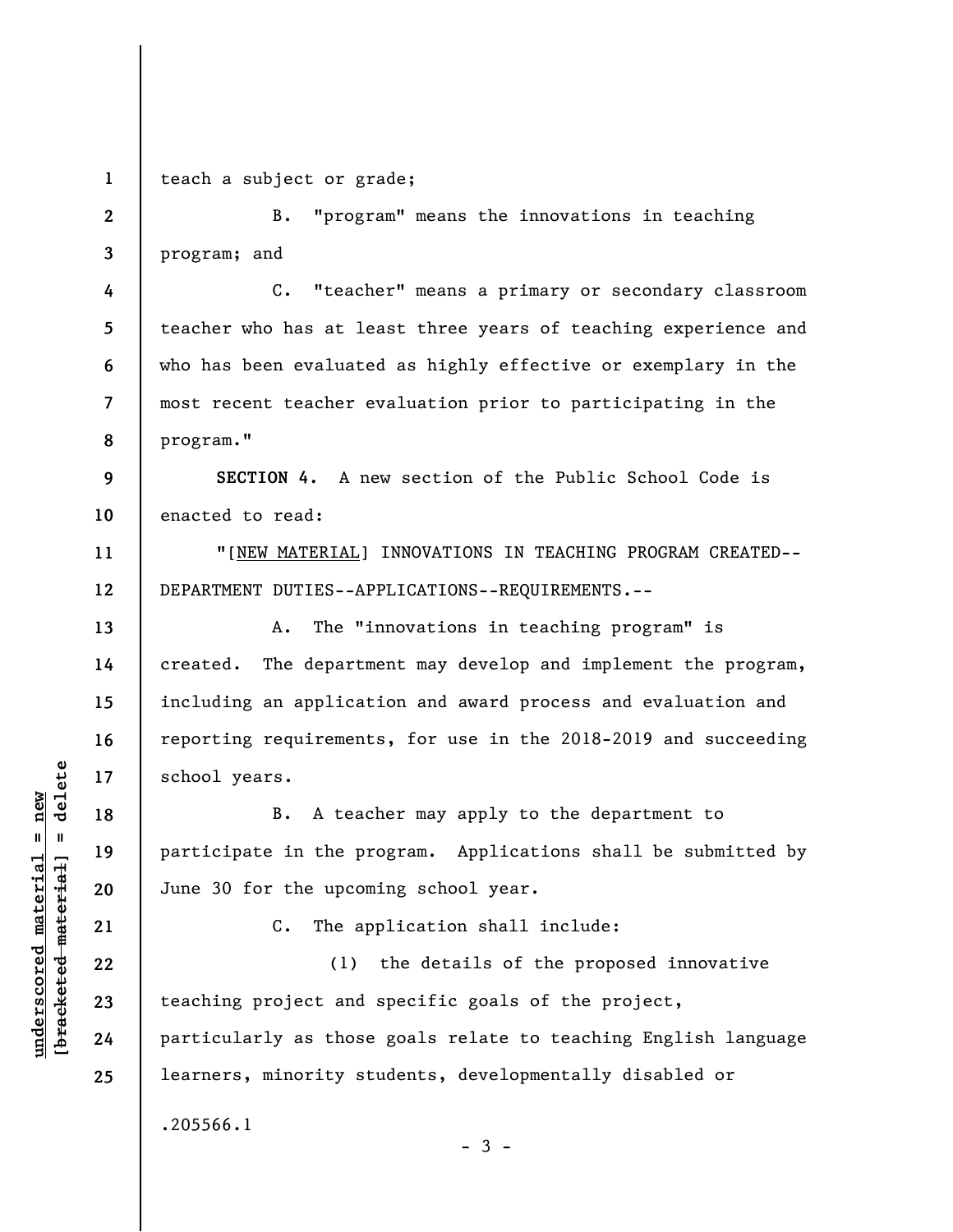**1 2 3 4 5 6 7 8 9 10 11 12 13 14 15 16 17 18 19 20 21 22 23 24 25**  delayed students and students who have become defeated by or uninterested in school; (2) a description of research findings on the proposed innovative teaching project or a description of its successful implementation in other schools in this or other countries; (3) a description of how the innovative teaching project will be used to teach the pertinent curriculum and how it will prepare students to meet the expectations of the common core state standards or other state content and performance standards; (4) examples of lesson plans that will be used in the innovative teaching project; (5) a description of means and measures to determine the success or failure of the innovative teaching project; (6) the length of time, not to exceed three school years, that the teacher proposes to use the described innovative teaching project; and (7) other information the applicant deems appropriate or the department requests. D. The application shall be signed by the teacher and the teacher's school principal. E. The department shall evaluate the application and may request additional information from the applicant. The .205566.1  $- 4 -$ 

**underscored material = new [bracketed material] = delete**

 $\frac{1}{2}$  intereted material = delete  $underscored$  material = new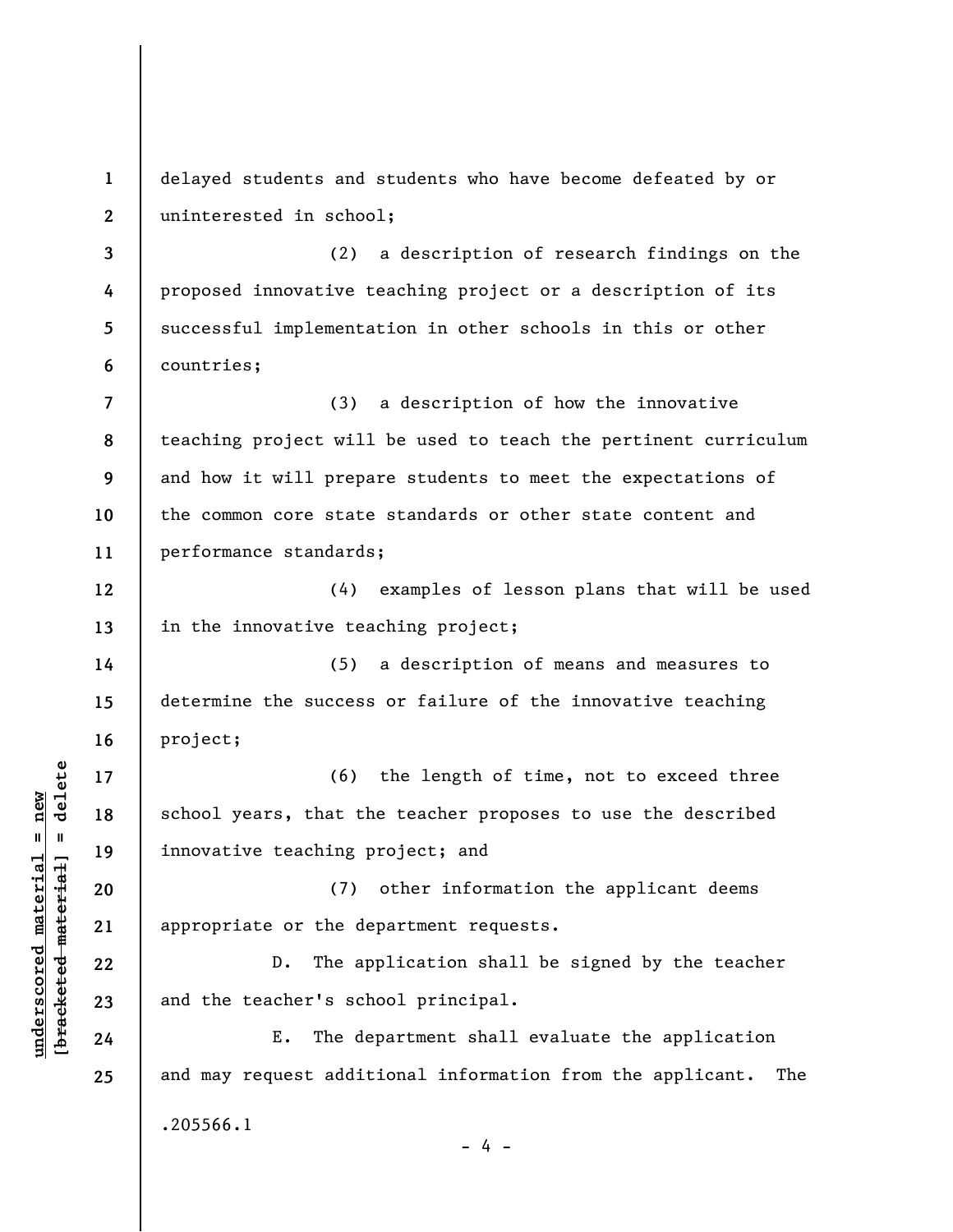department shall notify the teacher and the school principal prior to August 1 whether the application is approved."

**3 4 SECTION 5.** A new section of the Public School Code is enacted to read:

"[NEW MATERIAL] WAIVER FROM STANDARDS-BASED ASSESSMENT RESULTS.--

**8 9**  A. The department may waive the use of the results of the participating teacher's students' standards-based assessments on the teacher's teacher evaluation for up to two years at the request of the teacher and school principal. The department, the teacher and the school principal, working together, may develop other measures of teacher effectiveness or may assign different percentages to the remaining teacher evaluation measures.

B. The waivers provided in this section are not assessment waivers. Students of a teacher participating in the program are required to participate in standards-based assessments as provided in the Public School Code."

**SECTION 6.** A new section of the Public School Code is enacted to read:

**21** 

**1** 

**2** 

**5** 

**6** 

**7** 

**10** 

**11** 

**12** 

**13** 

**14** 

**15** 

**16** 

**17** 

**18** 

**19** 

**20** 

**22** 

**23** 

**24** 

**25** 

**underscored material = new [bracketed material] = delete**

bracketed material

 $underscored material = new$ 

 $=$  delete

"[NEW MATERIAL] EVALUATIONS AND REPORTS.--

A. The teacher shall keep records of each student participating in the innovative teaching project to chart student progress, including short-cycle or other assessments and a measurement of classroom participation and behavior. .205566.1

 $- 5 -$